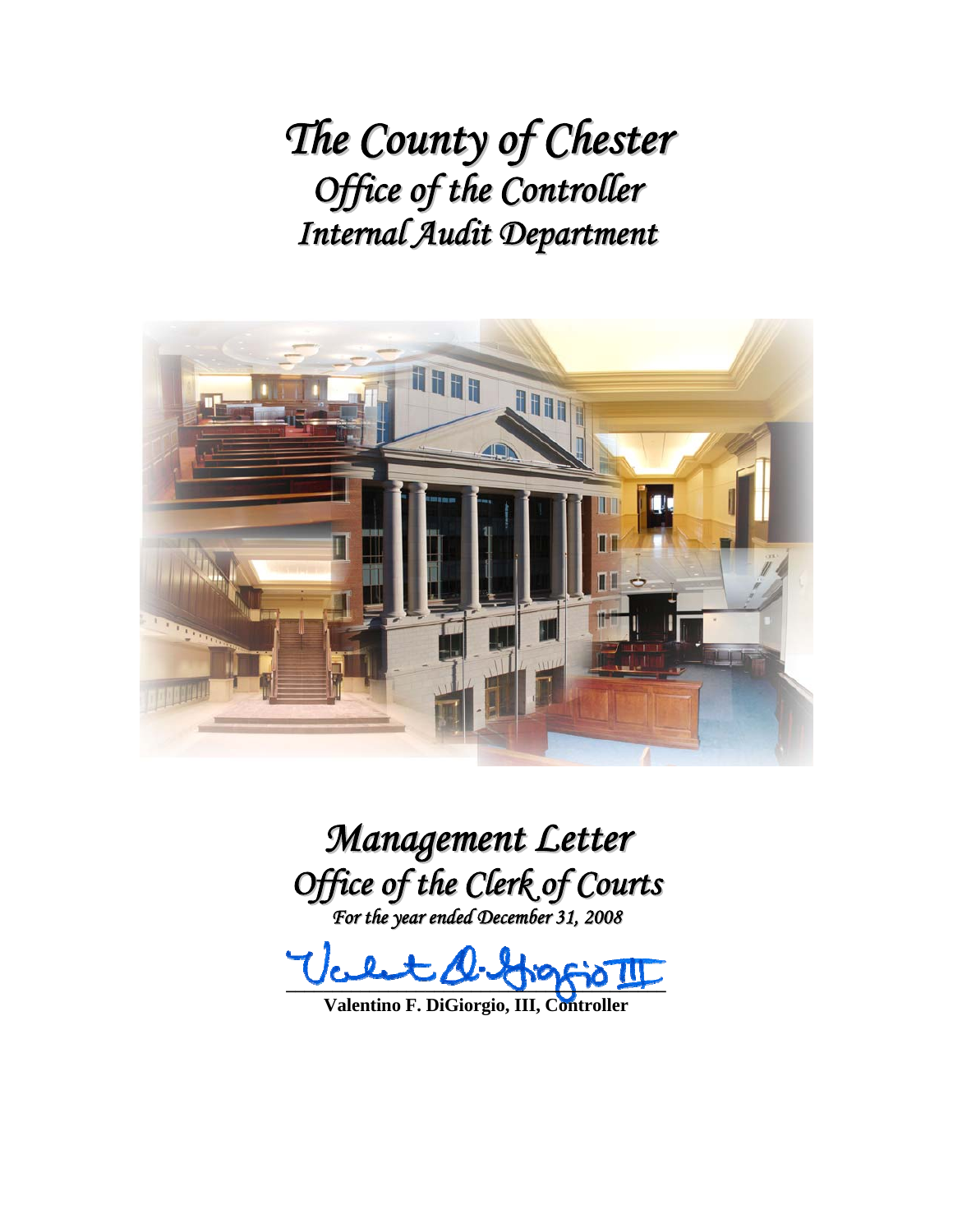## **To: Teena A. Peters, Clerk of Courts**

#### *Introduction*

On December 22, 2009, Internal Audit completed an audit of the *Office of the Clerk of Courts (Clerk)* and *Adult Probation (APO).* Sharon Kaye Jones, CIA was the auditor-incharge and was assisted by 1 additional member of the audit team. Internal Audit is required by Pennsylvania County Code to review county offices annually to ensure compliance with policies and procedures and to assess their overall control structure. The scope of the audit included a review of the following:

- Cash and Petty Cash
- Liabilities
- Manual Receipts
- Cash Receipts
- Cash Disbursements
- Voided Transactions
- Automation Fund
- Unclaimed Property Escheats

We conducted our audit in accordance with generally accepted auditing standards and standards applicable to financial audits contained in *Government Auditing Standards* published by the Comptroller of the United States. We have also issued our Independent Auditor's Report on Compliance and Internal Control over Financial Reporting concurrent with this management letter. Disclosures and other information in this report (also dated December 22, 2009) should be considered in conjunction with this management letter.

#### *Executive Summary*

The management and staff of the *Clerk* are, in all material respects, in compliance with policies and procedures imposed by the County of Chester and the Commonwealth of Pennsylvania. Our audit disclosed only one internal control weakness which requires management's attention. The staff of the *Clerk* should be complimented for their commitment to excellence.

Although this audit included the work of the *Clerk* and *APO,* management has requested that two separate reports be issued, each one independent of the other. Matters specific to *APO* have been removed from this document and included in the management letter addressed to the Chief Probation Officer.

Internal Audit would like to thank the management and staff of the *Clerk* and *APO* for their cooperation and assistance during the course of this audit. Please feel free to contact our office at (610) 344-5913 should you have any questions or concerns.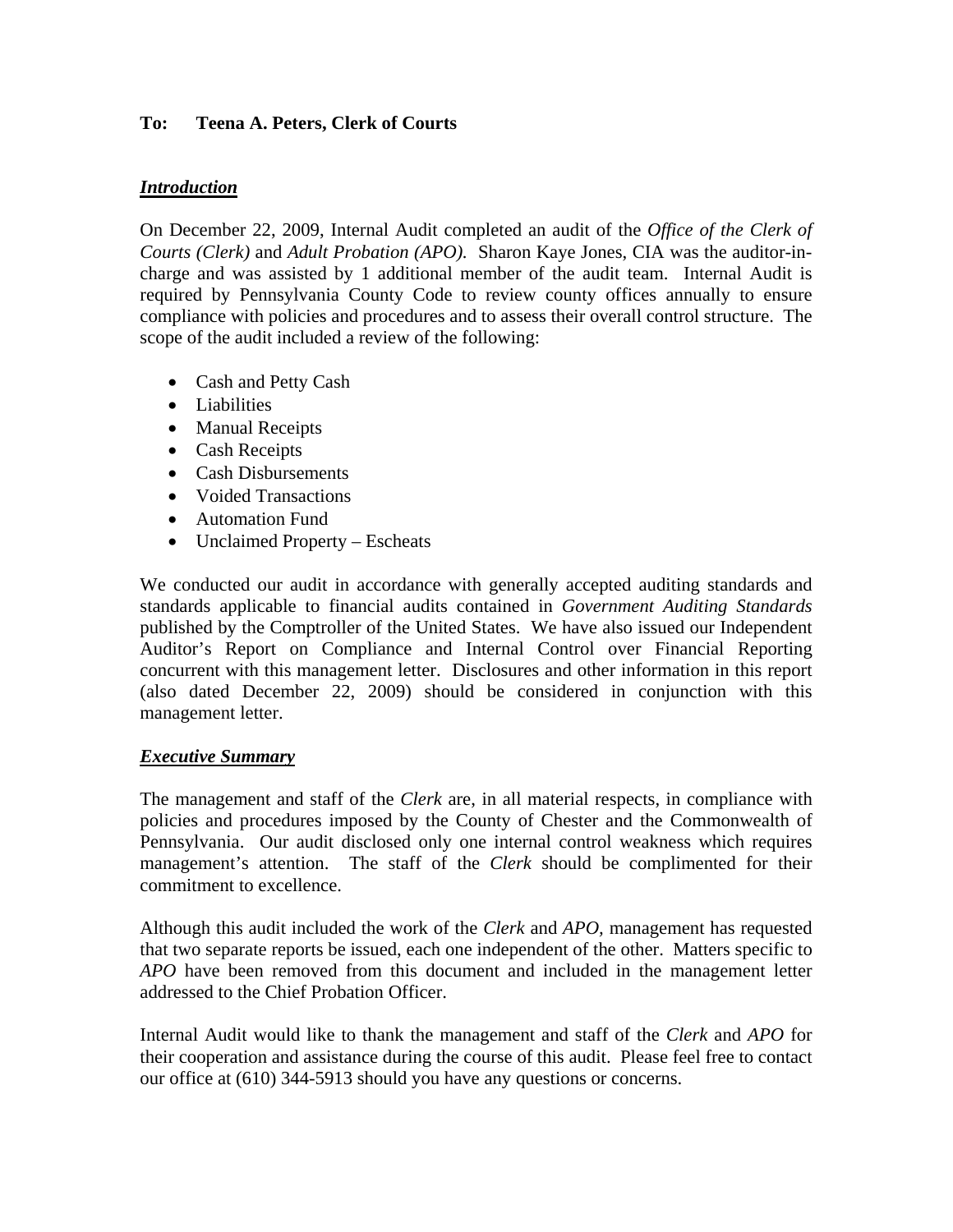# **COUNTY OF CHESTER**

# **OFFICE OF THE CLERK OF COURTS**

# **FINDINGS AND RECOMMENDATIONS**

## **FOR THE YEAR ENDED DECEMBER 31, 2008**

## **I. INTERNAL CONTROL FINDINGS AND RECOMMENDATIONS**

#### SAFEGUARDING OF ASSETS

#### Finding 1: Automation Fee

Automation fees collected in December 2008 were not deposited into the Automation Fund checking account until March 2009. The fees collected by *APO* were properly paid over to the *Clerk* on January 8, 2009. Fees collected by the *Clerk* were paid over to the County in January 2009 and then subsequently vouchered and remitted back to the *Clerk* on February 3, 2009. Both checks were held until March 9, 2009 when they were deposited into the checking account along with the January and February fees collected by *APO*.

#### **Recommendation**

Deposits to the Automation Fund should be made in a timely manner. At no time should checks be held in lieu of deposit into a bank account.

#### *Auditee Response*

Finding noted. The Clerk will comply in the future.